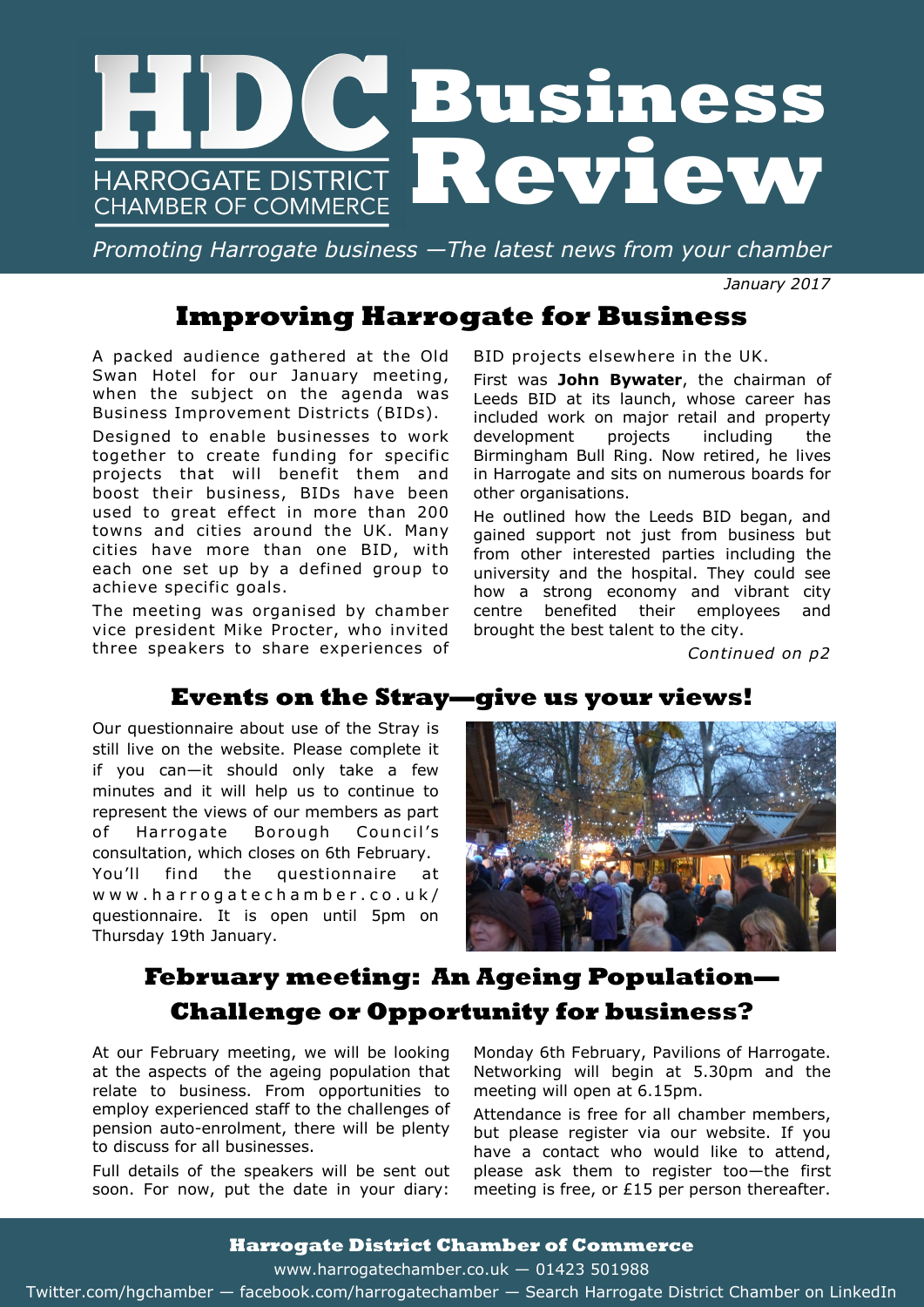## **Improving Harrogate for Business contd.**

He emphasised that other towns and cities are using BID money to improve what they offer and failing to do so could see Harrogate left behind.

He said: "We love living here, but Leeds is pushing itself very hard. It has great retail, lots of office development, it's going to clean up the station and make itself more attractive. Don't let Harrogate become one of those soulless commuter locations away from the main area.

"Business rates don't go to anything happening in Harrogate. They go to London. The council don't have the money to do things—what they have is spent on social welfare, not the business community.

"It's your money and it's your voice."

The second speaker, **Andrew Cooper**, became CEO of Leeds BID 18 months ago, having previously worked for Bath BID and been town centre manager of Stratford-upon -Avon.

He compared Harrogate to Stratford, which has 3-3.5m visitors per year, and Bath which has up to 6m, and said they are already getting the benefit of BID funding to grow these numbers.

Elsewhere, some towns and cities have created BIDs for very specific areas. There is one based around a trading estate in Bristol which has raised its profile while also tackling crime. Meanwhile, one around London's West End has a budget of £5m a year.

Early BIDs often focused on sectors, such as retail or the night-time economy. Leeds chose to be broader, but limited geographically. The businesses involved are roughly 40% retail, 40% professional services and offices, and 20% cultural, educational and other sectors.

The BID board would decide which businesses to include, and can also limit it to certain rateable values. In Leeds, those with a rateable value of £60,000 or more pay a 1.25% levy. In Northampton, it's 1% on £15,000 or more.

This means the level could be set so that only larger businesses would contribute to the scheme, even if it would also benefit smaller businesses. However, any businesses or organisations not officially involved could still make a voluntary contribution if they wished.

The key thing about a BID is that it brings elements of the business community together which might not otherwise cooperate on a project. More can be achieved through the structure of a BID, though many BIDs grow from organisations like chambers of commerce. It is sensible to take advantage of existing structures and use BID to give them more funding and power.

Many things can be achieved through BID. In Bath, the businesses used the money to pay for a joint commercial waste contractor, and they immediately saved the money it had cost them to set it up.

Finally, **Andrew Mear**, chairman of Skipton BID and a retail and commercial property manager, spoke about his experience since joining Skipton BID at the outset in 2009. It was organised by the local chamber of trade in the face of public funding cuts and reductions in the number of volunteers.

He said: "Telling people you want to put 1% on rates doesn't go down well, but it's the only 1% that you can tell them exactly where it goes. As a property manager, I thought, 'if I can do something to help my tenants pay their rent and make more profit, it will benefit everyone'."

Skipton BID generates around £150,000 a year of funding and employs one member of staff with that. It has also supported events and campaigns such as Yarndale, the Yuletide Festival, Flock to Skipton, Waterways Festival and celebrations for the Diamond Jubilee.

The Puppet Festival was given £5,000 by the BID, which then enabled it to apply for £50,000 of Arts Council funding. Those figures have now doubled. Money has also been used to replace Christmas lights and to light more areas.

Skipton BID generates around £150,000 a year of funding and employs one member of staff with that. It has also supported events and campaigns such as Yarndale, the Yuletide Festival, Flock to Skipton, a Waterways Festival and celebrations for the Diamond Jubilee.

Skipton BID also offered members the chance to access training in areas such as first aid and event finance, giving them direct benefits from their investment.

#### **Harrogate District Chamber of Commerce**

www.harrogatechamber.co.uk — 01423 501988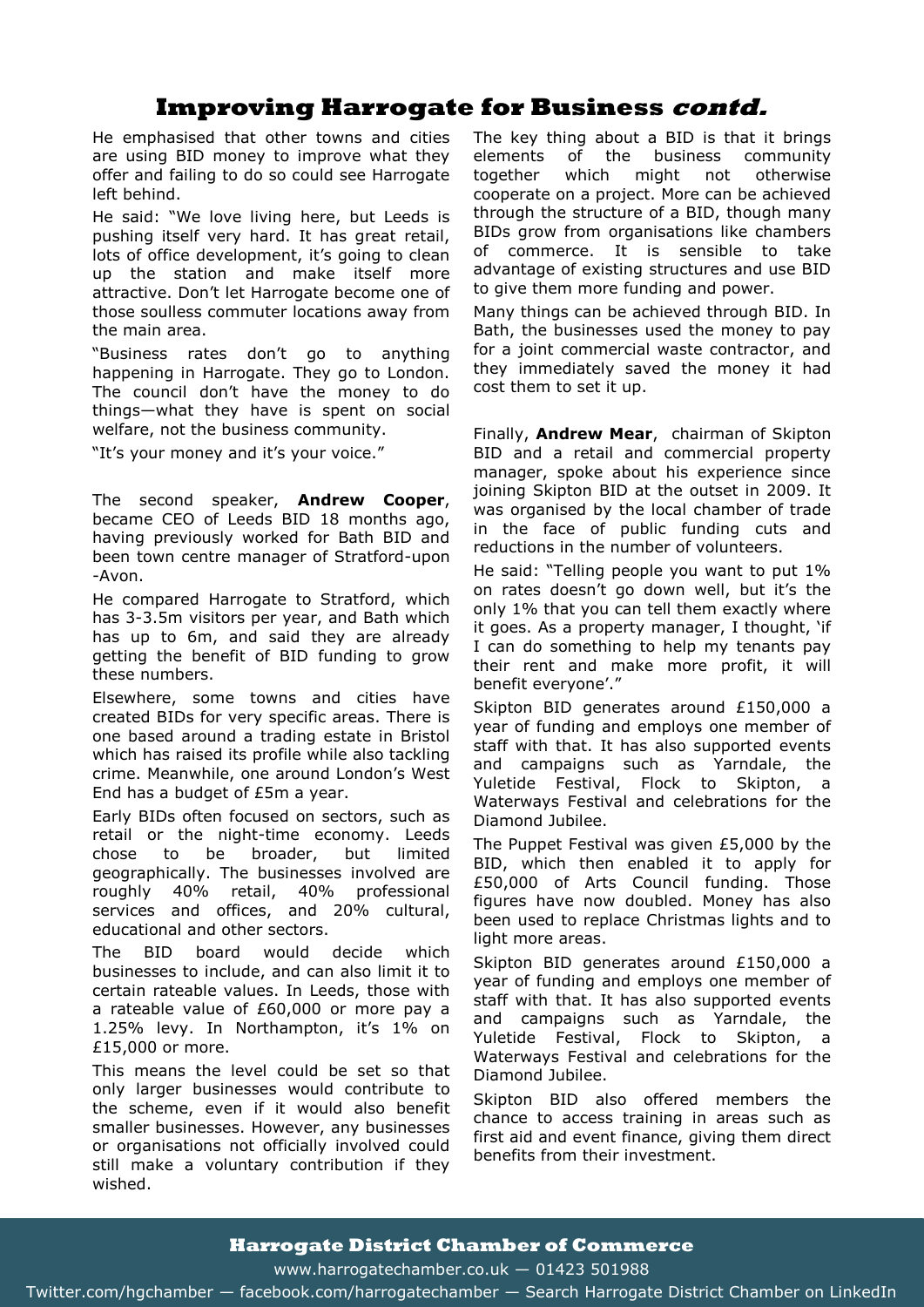Once the BID was up and running, nobody wanted to see it end because all of the benefits it had brought would be removed. Visitor numbers have risen and shops are busier, and although a direct link can't be proved, it is likely the BID work has made a significant contribution.

#### **Q&A**

#### **Michael Webster, chamber president: How many BIDs are renewed?**

**AC:** About 98-99%, and those which aren't have often been set up for one specific purpose which has been achieved.

#### **John Garbutt, DSC Accountants: What is the typical time frame for setting up a BID and does it work on tax years?**

**AC:** It can be done at any time. From firing the gun to say you're going to do it, it's about nine months until the vote. You need to keep up the momentum.

#### **Coun Graham Swift, HBC: What were the biggest single most impactful things you did with the money?**

**AC:** It wasn't a single thing—more about addressing the issues that need addressing. Overheads have to be below 20% and in Leeds are about 14%. Each BID picks three key themes—in Bath it was Managing, Promoting and Saving. The big project there was commercial waste. In Leeds the threshold for payments was higher so the demands were for a better welcome, more public realm work like the Christmas trail and the LEEDS letters in the station. Building up impressions on social media was vital. We attracted the national radio awards and the MOBOs to Leeds.

AM: The crime reduction strategy made a big difference to small businesses in Skipton.

#### **Coun John Fox: How do you determine the area you are going to canvass for votes?**

**AM:** In Skipton, the college and building society are big rate payers but are on the outskirts of town so we drew the boundary to ensure they were included. Wherever you put it, someone will be upset about being included or left out—but some can pay to join even if they aren't automatically included.

**JB:** We defined the area as just the city centre. Other businesses wanted to be included but it would have become too big. A bigger

area means more money, but with more demands to meet.

#### **Wallace Sampson, HBC chief executive: How quickly can things happen after the vote?**

**AC:** On average, it takes between three and six months for a BID to be established. It can be quicker if it's an existing partnership or organisation. In Leeds it was five weeks.

#### **Rohin Dhand: How do you engage people who own property and want to contribute but aren't the rate payer?**

**AC:** There is some legislation to enable this.

**AM:** In empty properties, the BID still has to be paid by whoever is responsible, even if they are exempt from rates.

#### **Peter Banks, Rudding Park: How do you balance the conflicts between different sectors?**

AC: It's about deciding which issues you want to address and then which sectors will be affected, so the people who vote are the people who will get the benefits from the money they pay.

**JB:** We had representatives from every sector in the room from the outset. All the businesses get involved and that's where the ideas come from.

**AM:** We collect data to prove what we're doing is worthwhile. Ask the question, 'Would it be like this if we didn't have the BID?' Compare how things were to how they are now and keep producing data to show it's working, and getting rid of the BID might take those results away.

#### **Hollie Bone, Harrogate Advertiser: This is Harrogate District Chamber, so what about the outlying areas—Ripon, Knaresborough and others?**

**Mike Procter:** The chamber is happy to facilitate moving the BID forward, but it will be a separate organisation that takes it on. The people in that BID will make the call about its area. It could be one street, it could be one town, it could be several towns. It could even be three shops or two hotels. It is up to the people involved to make that decision.

**AC:** It's about defining your places and what you want to achieve in those places. Be clear. Learn from one place and then it can spread.

#### **Harrogate District Chamber of Commerce**

www.harrogatechamber.co.uk — 01423 501988